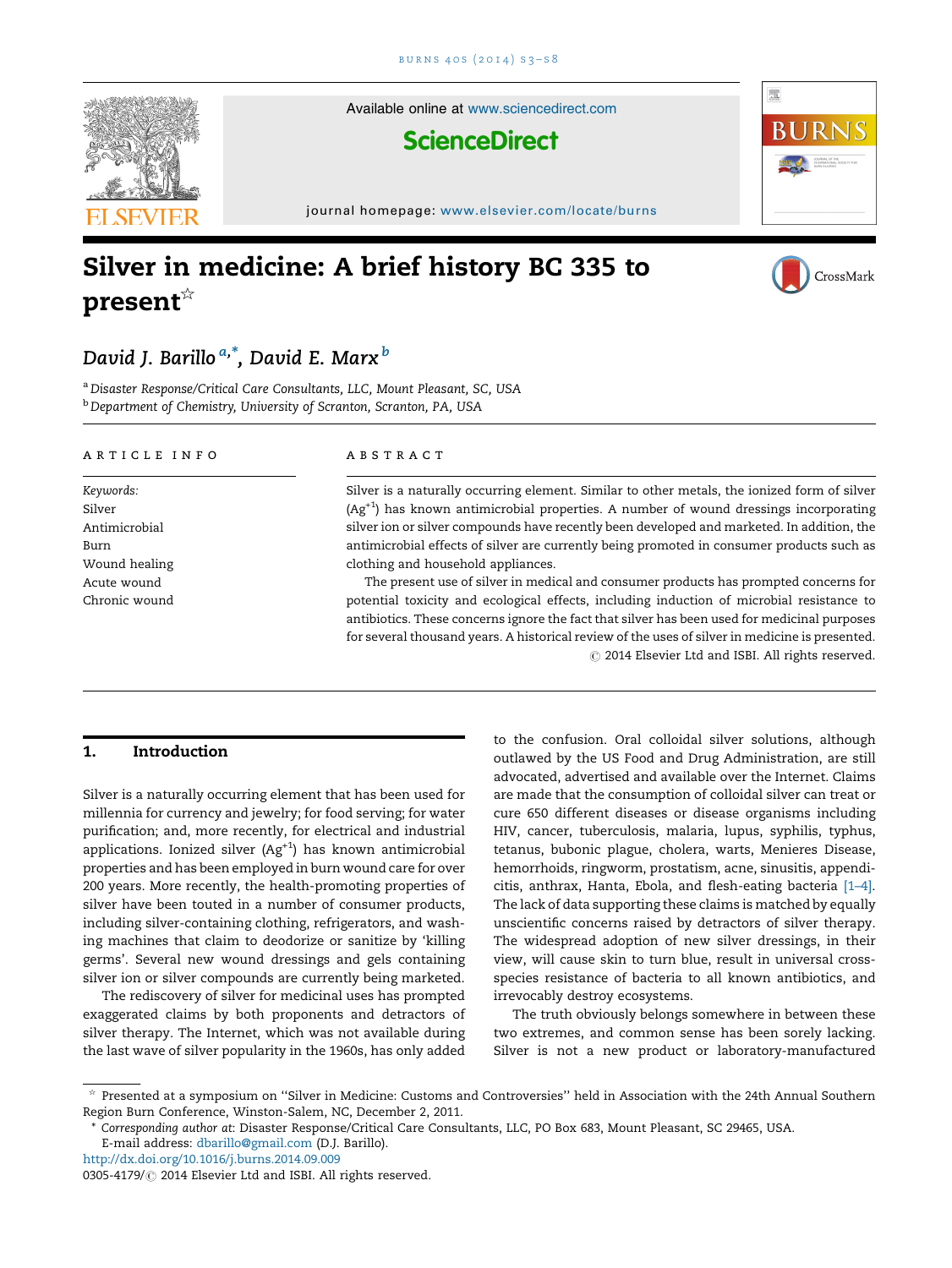superdisinfectant. People have used silver in various forms for at least 5000 years, including jewelry and body piercing. There is evidence that humans learned to separate silver from other metals as early as 3000 BC [\[5\]](#page-4-0). The use of silver for currency and food handling (drinking cups) is mentioned in the first book of the Old Testament (Genesis Chapters 13:2, 20:16, 23:15, 24:35, 24:53, 33:19, 37:28, 42:25, 42:27, and 44:2) [\[5,6\]](#page-4-0). While manufacturers of silver dressings claim the medical applications of silver as a new idea, in truth, silver has been used for medicinal purposes for thousands of years. In this article, the history of the medicinal uses of silver is reviewed.

## 2. Review

From the authors standpoint, the history of silver in medicine may be conveniently divided into the eras of ancient history; the 1800s and Germ Theory of disease; the silver renaissance of the 1960s; the second generation of silver dressings in the late 20th century; and current uses.

Prior to the establishment of the Germ Theory of disease, the use of silver for medicinal purposes was based on folklore or tradition. Probably the earliest medical use of silver was for water disinfection and storage [\[7\].](#page-4-0) Alexander the Great (335 BC) stored and drank water in silver vessels when going on campaigns [\[7–10\]](#page-4-0). The Greeks and Romans also stored water in silver vessels to keep it fresh. Ancient Mediterranean and Asiatic cultures used silver flasks and storage containers to prevent spoilage of liquids, and placed silver foil into wounds to prevent infection [\[11\]](#page-4-0). The Romans included silver in their official book of medicines and were known to have used silver nitrate [\[8\].](#page-4-0) Ambrose Pare (1510–1590) was a pioneer of battlefield surgery and served as royal surgeon to Kings Henry II, Francis II, Charles IX and Henry III. Among other innovations, he championed the use of silver clips for facial reconstruction [\[12\].](#page-4-0)

The Germ Theory of disease postulated that microorganisms were responsible for certain diseases. Evidence to support this theory came from Semmelweis in 1847 (hand washing), John Snow in 1854 (epidemiology of a cholera outbreak), Davaine in 1865 (identification of anthrax bacteria in blood), Louis Pasteur in 1880 (isolation and culture of chicken cholera bacteria), Robert Koch in 1876 (isolation of Bacillus anthracis and Koch's Postulates; and others [\[13\].](#page-4-0) The idea that microbes could cause disease and the fact that silver ion had strong antimicrobial properties provided a rational basis for the medicinal uses of silver that were already in place.

On the other side of the ocean, silver was finding niche medical applications. Americans traveling west during the 1880s placed silver coins in water barrels because this practice was known to retard the growth of bacteria and algae [\[14,15\]](#page-4-0). Perhaps the most unique application, however, was the use of a silver plate for a cranioplasty performed by Dr Georgia Arbuckle Fix [\[16\].](#page-4-0)

Dr. Fix was the only women in the founding class of eight students at the College of Medicine of Omaha in 1881 [\[17\]](#page-4-0). Following graduation, she started a practice in western Nebraska in 1886, where she was the only physician for a 75-mile radius [\[17\].](#page-4-0) In 1890, she was called to attend on a man

with an open skull injury resulting from a farming accident [\[16\]](#page-4-0). She successfully closed the skull defect with a plate created from a silver coin, which, according to legend, she hammered into a thin sheet using a fencing hammer and piece of rail iron.

In the 1880s, the German obstetrician Karl Crede found that dilute solutions of silver nitrate reduced the incidence of neonatal eye infections from 10.8% to under 2% [\[12\].](#page-4-0) The application of silver nitrate solution to the eyes of newborns to prevent ophthalmia neonatorium became mandatory by state law in most United States jurisdictions by the early 1900s. In the late 1970s both the US Centers for Disease Control (CDC) and the American Academy of Pediatrics still advocated silver nitrate as one of three antibiotic choices (erythromycin, tetracycline or silver nitrate) for this indication. Erythromycin 0.5% ointment is now the only regimen recommended by CDC, as the other two eye preparations are no longer available [\[18\]](#page-4-0).

William Halstead, MD became the first Chief of Surgery at the Johns Hopkins Hospital in 1889. In this capacity, he established the first surgical residency program in the United States. Halstead advanced the field of wound healing, and was an advocate of careful hemostasis, aseptic technique, meticulous anatomic dissection and tension-free closure. Among his other surgical innovations, Halstead employed silver wire suture for hernia repair and found silver foil an effective means of controlling postoperative wound infections [\[12,19\]](#page-4-0).

Silver in its numerous forms has been used for over 200 years in the treatment of burn injury [\[15,20\]](#page-4-0) and silver nitrate solutions in 5% and 10% concentrations were used as caustics or escharotics in the early 20th century [\[21\]](#page-4-0). The true renaissance of silver in medicine, however, occurred in the 1960s, when silver compounds revolutionized burn wound care and then found application in manned space flight.

In 1964, the value of mafenide acetate (Sulfamylon<sup>®</sup>) as a topical burn treatment was established in human clinical trials [\[21\]](#page-4-0). In the following year Moyer et al. pioneered the use of 0.5% silver nitrate solution as a topical therapy for burn patients [\[21,22\]](#page-4-0). His work was influenced by the experiences of one of his co-authors, who had been using topical silver nitrate solutions as an adjunct for the management of necrotizing fasciitis since 1941 [\[21,22\]](#page-4-0). The original article described a dressing methodology, and included a recommendation that burn units be constructed of black floors and walls because of the dark staining that the use of silver nitrate produced [\[21,22\]](#page-4-0). In the initial 7 months of use, there was no new emergence of bacterial resistance noted in over 1300 wound cultures [\[21,22\]](#page-4-0).

With the successes of sulfamylon and silver nitrate demonstrated, the next logical step was a combination of the two drug classes. Dr. Charles Fox, working at Columbia University in New York had previously studied soluble sulfonamides for burn wound care. He mixed silver nitrate with a weakly acidic sulfadiazine to create silver-sulfadiazene [\[21\]](#page-4-0). His initial report on silver sulfadiazine, published in 1968 described success in a mouse model followed by ongoing human studies [\[23\].](#page-4-0) The mouse model utilized a scald burn seeded with Pseudomonas aeruginosa and had an expected mortality of over 80%. The once-daily application of silver sulfadiazine decreased mortality to 'between 5% and 20% in 8 days or longer in numerous experiments involving approximately 1280 mice' [\[23\]](#page-4-0). Silver-sulfadiazene was also applied to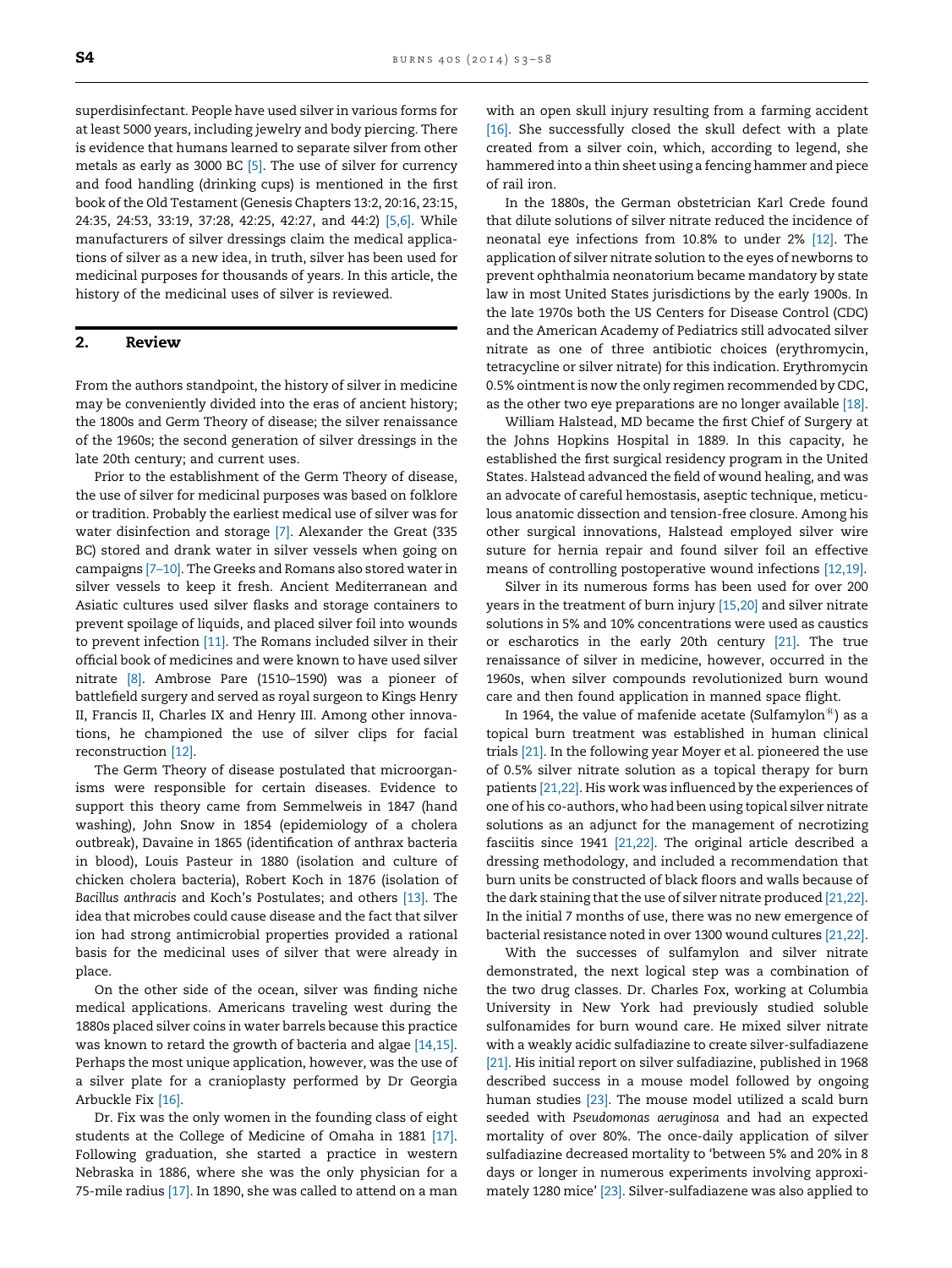16 human patients with burns between 20% and 85% body surface area as part of an ongoing study [\[23\]](#page-4-0), however, detailed results were not reported. A second paper by describing use of silver sulfadiazine on 24 burn patients treated in New York City and 33 patients treated at the Can Tho Provincial Hospital, Republic of Vietnam was published in 1969 [\[24\]](#page-4-0). Fox and Modak further investigated the mechanism of action of silversulfadiazene and found that silver, but not sulfadiazine was bound by bacteria [\[25\]](#page-4-0). They postulated that the combination of both drugs, in the presence of serum and sodium containing body fluids, allowed slow and sustained release of silver ion [\[25\].](#page-4-0) Silver sulfadiazine is sparingly soluble in water but readily ionizes in body fluids to release ionic silver.

In addition to silver, rare-earth elements are also known to have antimicrobial activity in vitro [\[26\]](#page-4-0). In 1977, Fox and colleagues evaluated the combination of cerium salts added to silver sulfadiazine and found better suppression of wound bacterial growth [\[26\]](#page-4-0). This was later developed commercially as Flammacerium $^{\circledR}$ , a combination of 1% silver sulfadiazene and 2.2% cerium nitrate. In addition to antimicrobial effect, the cerium ion is claimed to reduce inflammatory changes and reduce mortality  $[12,27]$ . Flammacerium<sup>®</sup> is widely used in Europe but is not approved by the U.S Food and Drug Administration for use in the United States.

Despite the availability of newer topical antimicrobials, both 0.5% silver nitrate solution and 1% silver sulfadiazine cream continue to be used in contemporary burn care [\[21\].](#page-4-0) Silver nitrate at 0.5% is highly effective against P. aeruginosa and may to be superior to chlorhedixine against more resistant strains of Streptococcus pyogenes and Staphylococcus aureus [\[12\]](#page-4-0).

At the same time that silver nitrate and silver sulfadiazine were being developed for burn care, the National Aeronautics and Space Administration was studying the use of silver for extra-terrestrial applications [\[28,29\].](#page-4-0) In the midst of the Cold War, the launch of the Soviet satellite Sputnik in October, 1957 started a race between the Soviet Union and the United States to land humans on the moon. The technologic challenges involved included life-support systems for astronauts living for extended periods in space. Water is the most critical lifesupport element aboard spacecraft [\[30\].](#page-4-0) Birmele et al. note that the per-capita water requirements (4.5 L/day as either liquid or water in food) represents twice the mass required for food and oxygen combined [\[30\]](#page-4-0). Bacterial contamination of drinking water would pose a serious health risk, and one can imagine the problems of gastroenteritis, diarrhea and vomiting in a zero-gravity environment.

The original United States space program consisted of Mercury, Gemini and Apollo missions. Mercury missions (1959–1963) were a series of six manned flights of 15 min–34 h duration, each carrying one astronaut. The water supply consisted of one bladder filled with tap water before launch. The purity of the water depended on the chlorine added to the public water system in Cocoa Beach, Florida, where the flights originated [\[31\].](#page-4-0) The Gemini program (1965–1966) had 10 manned flights, each carrying two astronauts in low earth orbit for durations of 5 h to 14 days. Gemini spacecraft carried 7.3 liter water bladders, with chlorine added prior to launch [\[31\].](#page-4-0) The Apollo program (1966–1972) consisted of 11 manned missions that included six moon landings. Because Apollo

spacecraft were designed to carry three astronauts for long missions, water requirements were higher. A NASA-funded study in the mid 1960s investigated the use of silver for control of microbial contamination in water supply subsystems and concluded that a silver-ion concentration of 50 parts-perbillion was sufficient for water disinfection [\[28\].](#page-4-0) A simple electrode device was designed to pass a weak direct current thru a silver anode to add ionic silver to water [\[28\]](#page-4-0), followed by development of a self-contained flight-rated water sterilization cell measuring 2.5  $\times$  4 inches and weighing 0.6 pounds, including the battery [\[29\]](#page-4-0). The final Apollo spacecraft design consisted of three separate modules (service, command and lunar-landing) and used combinations of chlorine, iodine and ionic silver to purify water in different subsystems [\[7,31\]](#page-4-0).

Soviet spacecraft also utilized silver for water purification. The Vostok, Voskhod and Soyuz series of spacecraft added a silver preparation to the (boiled) drinking water supply before launch [\[31\].](#page-4-0) The Salyut and Mir spacecraft used ionic silver at 0.2 mg/L to purify water [\[31\]](#page-4-0). Ionic silver was also used for purifying and storing water on the US Space Shuttle fleet, and is currently used on the International Space Station [\[31\]](#page-4-0).

NASA has licensed their water purification metal ion technology for commercial development, and water filters based on silver-ion, copper-ion or combined technologies are now used to disinfect water in swimming pools, spas, decorative fountains, and animal habitats for dolphins, sea lions and sea turtles. Copper/silver filters are also used in hospital water supplies to prevent Legionella infection [\[12,32\].](#page-4-0)

The last two decades of the 20th century saw the development of silver-based textiles for burn and wound dressings. A number of centers investigated the antimicrobial properties of silver-coated nylon, a fabric which was originally developed as a flexible electrical shield or radar reflector [\[33,34\].](#page-4-0) Deitch et al. examined the antimicrobial properties of silver-nylon in vitro and showed effectiveness against P. aeruginosa, S. aureus and Candida albicans [\[33\]](#page-4-0). Spadaro et al. demonstrated that weak electric current delivered thru silver electrodes was 'extremely bacteriostatic' against agar plate bacterial cultures of S. aureus, Escherichia coli, Proteus vulgaris and P. Aeruginosa [\[35\]](#page-4-0). The US Army Institute of Surgical Research (US Army Burn Center) extensively researched the combined effects of silver-nylon fabric and weak electric (direct) current on wound healing and published at least 13 studies between 1988 and 2005 [\[34,36–47\].](#page-4-0) A variety of animal models of partial and full-thickness burns, infected burn wounds, excised burn wounds, donor sites, and skin flaps evaluated the utility of silver-nylon with and without direct current on wound healing, microcirculation, wound edema, plasma protein extravasation, and wound closure using split thickness skin grafts, autograft/allograft composite grafts, and dermal replacement/meshed autograft techniques [\[34,36–47\].](#page-4-0) Two human trials were carried out, including one study of donor site healing [\[47\].](#page-5-0) Independently, Huckfeld et al. demonstrated that weak direct current applied to silver-nylon dressings could accelerate wound closure after split thickness skin grafting in humans [\[48\]](#page-5-0).

In the 21st century, the medicinal use of silver extends beyond burn care or wound dressings. Nosocomial infection, particularly urinary tract infections and catheter-associated bloodstream infections are common in hospitalized patients,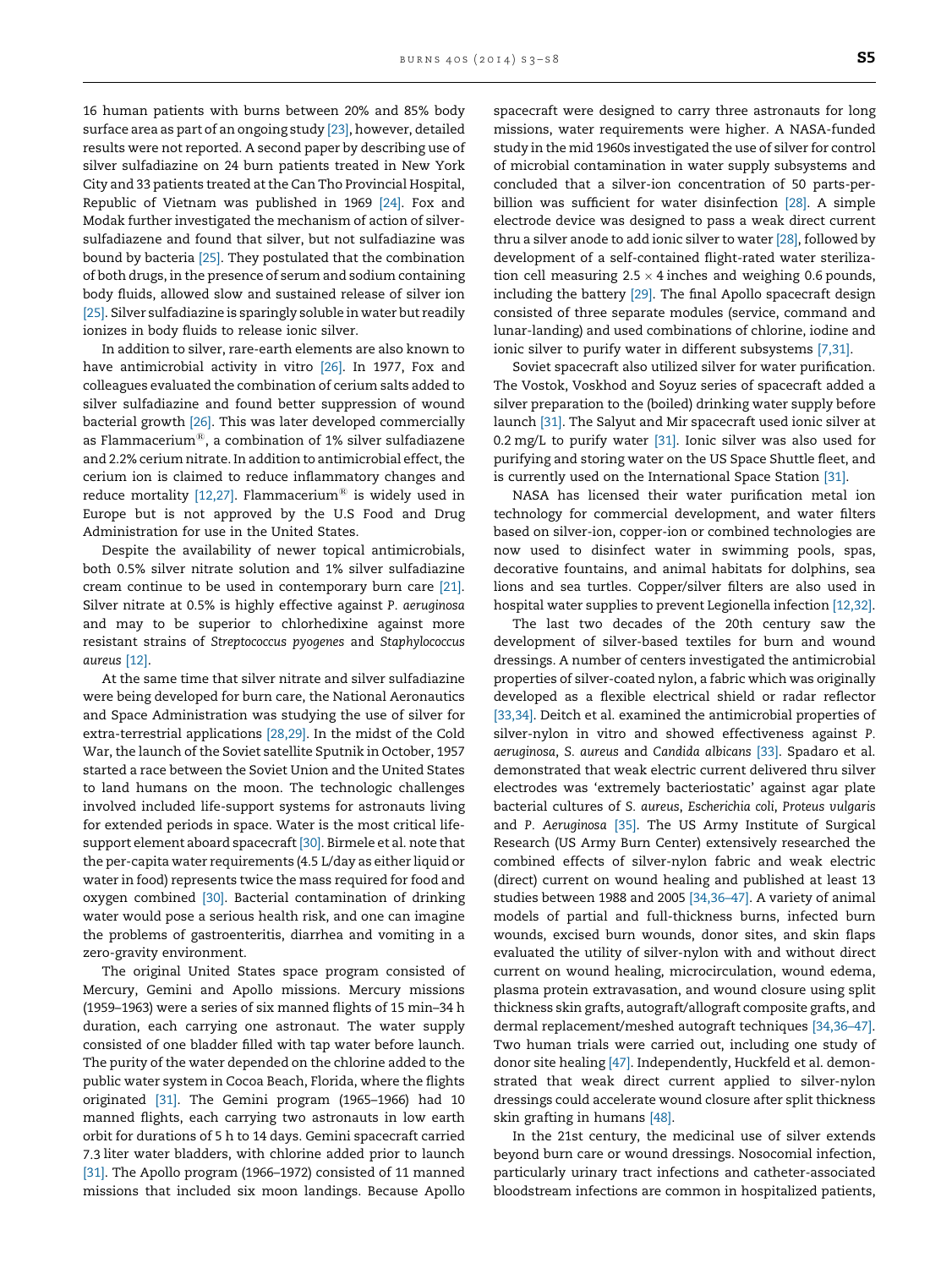and increase patient morbidity, mortality, hospital length of stay and healthcare costs [\[49\].](#page-5-0) Central venous lines and foley catheters are prone to the development of biofilms, which are densely adherent polysaccharide structures that shelter bacteria [\[50\].](#page-5-0) Biofilms change bacteria from a free swimming state to a sessile state, where they are sheltered from antimicrobial drugs [\[50\]](#page-5-0). Biofilm production and microorganism adhesion can be reduced by coating catheters with antiseptics or antimicrobial agents [\[49\].](#page-5-0) Central venous and indwelling bladder catheters treated with silver metal, silver oxide, silver sulfadiazine, platinum, chlorhexidine, rifampin and tetracyclines have been evaluated in vitro and in vivo in animal and human studies [\[12,49\]](#page-4-0). In general, in vitro results are superior to those seen in animal and human models [\[12,51,52\],](#page-4-0) however, chlorhexidine (CHG) and silver sulfadiazine (SSD) have synergistic antibacterial action, and central venous catheters coated with chlorhexidine/silver sulfadiazine have proven effective in clinical trials [\[49,53\].](#page-5-0) Maki et al. [\[53\]](#page-5-0) prospectively studied 158 patients (403 catheters) randomized to receive either a standard CVP catheter or an antibiotic coated (CHG/SSD) catheter at the University of Wisconsin Hospital. Antibiotic catheters had a fivefold decrease in bloodstream infection rates ( $p = 0.03$ ) and were significantly less likely to be colonized at the time of removal  $(p = 0.005)$  [\[53\]](#page-5-0). Borschel et al. evaluated central venous catheters coated with CHG/SSD in a pretest–posttest cohort study at the University of Michigan [\[54\]](#page-5-0). A 35% relative risk reduction in the catheter-related bloodstream infection rate was seen after introduction of the coated catheters, with an associated cost reduction of \$100,000 annually [\[54\].](#page-5-0) Antibioticcoated central venous catheter use was also associated with a 22% reduction in the use of vancomycin, presumably prescribed for Gram positive bloodstream infections [\[54\].](#page-5-0)

Silver-coated endotracheal tubes designed to lower the risk of ventilator-associated pneumonia have shown efficacy in both animal and human studies [\[55,56\]](#page-5-0). The NASCENT RandomizedTrialprospectively evaluated 2003 patients requiring endotracheal intubation as a multicenter study involving 54 centers. Patients were randomized to receive either silvercoated or conventional endotracheal tubes. Patients receiving a silver-coated endotracheal tube had a statistically significant reduction in the incidence of ventilator associated pneumonia (VAP) compared to those intubated with conventional tubes [\[55\].](#page-5-0) Silver-coated endotracheal tubes also delayed time to onset of VAP compared to uncoated controls [\[55\].](#page-5-0)

Urinary tract infections are the most common hospital acquired infections, comprising approximately 40% of all nosocomial infections [\[50\]](#page-5-0). Up to 25% of hospitalized patients have urinary catheters placed during their hospital stay [\[50\]](#page-5-0), and more than 80% of hospital urinary tract infections are associated with the use of a urinary catheter [\[50\]](#page-5-0). A urinary tract infection in a patient with an indwelling catheter is termed a catheter-associated urinary tract infection (CAUTI), which, by definition, becomes a complex UTI. Biofilm formation commonly occurs on urinary catheters, making treatment difficult. In addition to patient discomfort and morbidity, catheter-associated urinary tract infections are a financial concern for hospitals, in that the US Centers for Medicare and Medicaid Services (CMS) refuses to pay additional reimbursement for this condition.

Silver-coated urinary catheters have been commercially available for over 20 years [\[57\].](#page-5-0) Multiple publications suggest that silver-alloy coated catheters are effective in reducing CAUTI rates by up to 45% [\[50,57\]](#page-5-0). Silver-oxide coated catheters do not work as well as silver-alloy catheters [\[50,57\].](#page-5-0) Parker et al. in a evidence-based literature review, recommend the use of silver-alloy coated catheters in patients requiring shortterm (up to 2 weeks) bladder catheterization as a method to reduce bacteria and the risk of CAUTI [\[50\]](#page-5-0).

While not strictly a medical application, the antimicrobial effects of silver ion are now finding application in home appliances. Samsung Electronics produces refrigerators using silver trays, and washing machines containing nanosilver particles that generate silver ions. The claimed benefit is to deodorize and sanitize clothes against germs as well as to keep the internal parts of the machine germ-free [\[7\]](#page-4-0). LG Electronics markets refrigerators using a nanosilver compound for antimicrobial properties [\[7\]](#page-4-0). Hitachi markets a silver-containing dishwasher [\[8\]](#page-4-0).

Finally, the original use of silver in medicine (water storage and purification) continues to find utility. In 2009, Shrestha et al. [\[58\]](#page-5-0) published a study examining the ability of common household metal pots constructed of silver, copper or brass to kill enteric pathogens isolated from drinking water in Nepal. Isolates of E. coli, multidrug resistant E. coli, Salmonella paratyphi, Shigella species, and Vibrio cholerae were placed in metal pots and assayed at 4 h intervals. Salmonella and E. coli were completely inhibited by 24 h in all pots tested and Shigella were completely inhibited at 24 h by copper and 48 h by brass and silver vessels [\[58\].](#page-5-0)MultidrugresistantE. coliwas completelyinhibited bysilver and brass at 24 h and by copper at 48 h [\[58\]](#page-5-0). The use of silver to purify water has thus traveled over 23 centuries from Macedon to Nepal, traversing the moon along the way.

# 3. Discussion

The medicinal use of silver is not a new idea. Silver ion has been employed as an antimicrobial for several millennia, the discovery of this indication preceding the discovery of microbes or the Germ Theory of Disease by several centuries. True allergy is rare, and resistance has never become clinically significant. Silver is not an eye or skin irritant or skin sensitizer, human carcinogen or mutagen [\[4,59\]](#page-4-0). Adverse effects such as argyria are almost always related to inappropriate use, usually from oral ingestion of colloidal silver solutions. There is no accepted medical indication for the use of oral colloidal silver. Ionic silver, on the other hand, is routinely added to drinking water for disinfectant purposes without any harm to health.

When the safety of silver is debated, common sense must prevail. There are few, if any compounds in contemporary medical practice with as lengthy a history as silver.

## Conflict of interest statement

The authors have received research support or consulting fees from Argentum Medical, LLC and are members of the Argentum Medical Advisory Board.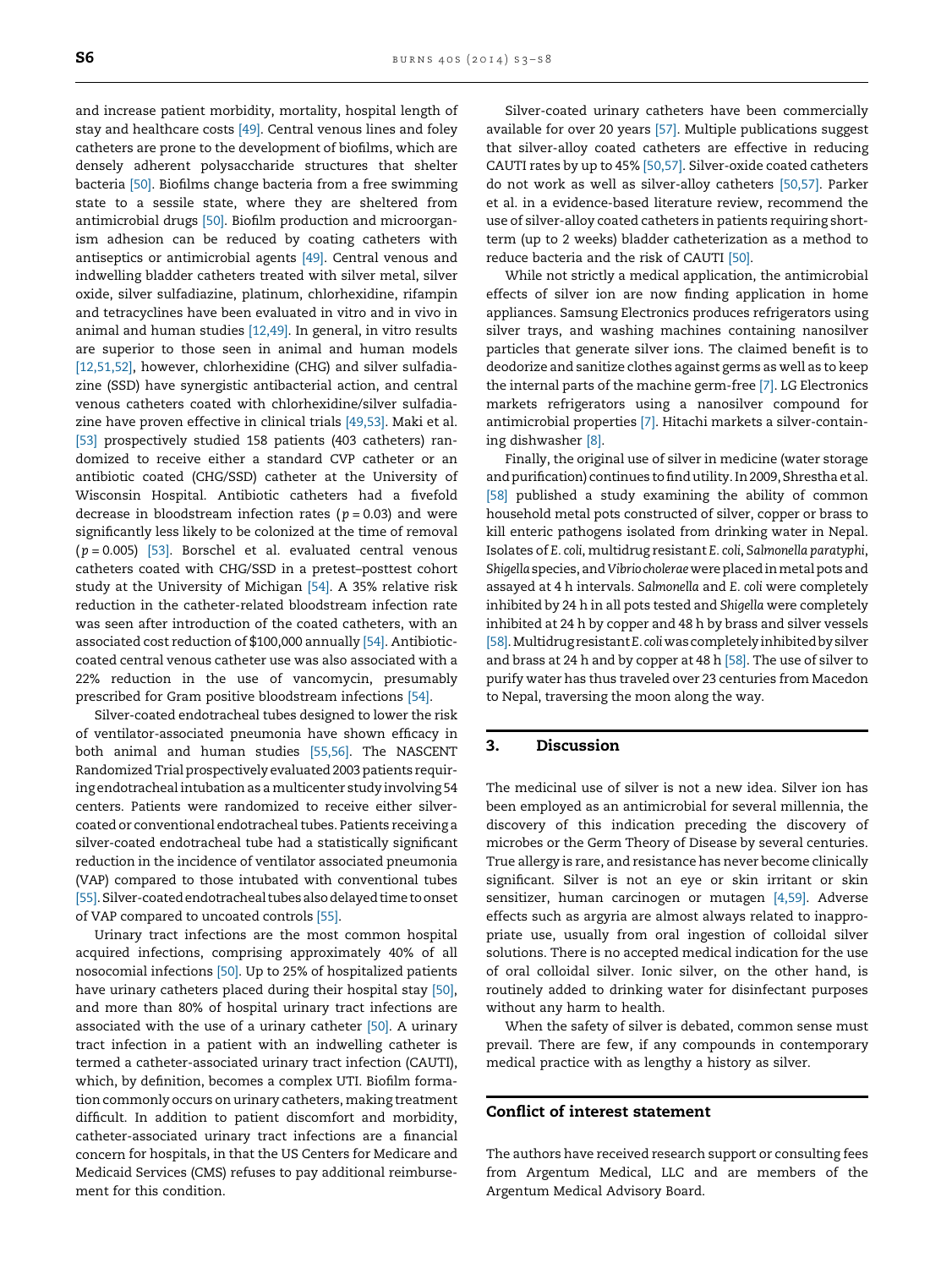#### <span id="page-4-0"></span>r e f e r e n c e s

- [1] US [Department](http://refhub.elsevier.com/S0305-4179(14)00304-0/sbref0005) of Health and Human Services, Food Drug Administration. 21 CFR Part 310 – [Over-the-counter](http://refhub.elsevier.com/S0305-4179(14)00304-0/sbref0005) drug products containing colloidal silver [ingredients](http://refhub.elsevier.com/S0305-4179(14)00304-0/sbref0005) or silver salts: [Proposed](http://refhub.elsevier.com/S0305-4179(14)00304-0/sbref0005) Rule. Federal Register Volume 61; October 15, 1996, 200 pages, [53685–53688](http://refhub.elsevier.com/S0305-4179(14)00304-0/sbref0005).
- [2] Wadhera A, Fung M. Systemic argyria [associated](http://refhub.elsevier.com/S0305-4179(14)00304-0/sbref0010) with ingestion of colloidal silver. Dermatol Online J [2005;11\(1\):12.](http://refhub.elsevier.com/S0305-4179(14)00304-0/sbref0010)
- [3] US [Department](http://refhub.elsevier.com/S0305-4179(14)00304-0/sbref0015) of Health and Human Services, Food Drug Administration. 21 CFR Part 310. [Over-the-counter](http://refhub.elsevier.com/S0305-4179(14)00304-0/sbref0015) drug products containing colloidal silver [ingredients](http://refhub.elsevier.com/S0305-4179(14)00304-0/sbref0015) or silver salts: final rule. Federal [Register](http://refhub.elsevier.com/S0305-4179(14)00304-0/sbref0015) V64; August 17, 1999, 158 pages, [44653–44658](http://refhub.elsevier.com/S0305-4179(14)00304-0/sbref0015).
- [4] Marx DE, Barillo DJ. Silver in [medicine:](http://refhub.elsevier.com/S0305-4179(14)00304-0/sbref0020) the basic science. Burns [2014;40:s9–18](http://refhub.elsevier.com/S0305-4179(14)00304-0/sbref0020).
- [5] Weast RC. [Handbook](http://refhub.elsevier.com/S0305-4179(14)00304-0/sbref0025) of chemistry and physics. 51st ed. [Cleveland:](http://refhub.elsevier.com/S0305-4179(14)00304-0/sbref0025) The Chemical Rubber Co.; 1970: [B29–30.](http://refhub.elsevier.com/S0305-4179(14)00304-0/sbref0025)
- [6] St. Joseph Edition of the New [American](http://refhub.elsevier.com/S0305-4179(14)00304-0/sbref0030) Bible. New York: Catholic Book [Publishing](http://refhub.elsevier.com/S0305-4179(14)00304-0/sbref0030) Co.; 1992.
- [7] Melaiye A, Youngs WJ. Silver and its [application](http://refhub.elsevier.com/S0305-4179(14)00304-0/sbref0035) as an antimicrobial agent. Expert Opin Ther Pat [2005;15\(2\):125–30.](http://refhub.elsevier.com/S0305-4179(14)00304-0/sbref0035)
- [8] Silver S, Phung LT, Silver G. Silver as [biocides](http://refhub.elsevier.com/S0305-4179(14)00304-0/sbref0040) in burn and wound dressings and bacterial [resistance](http://refhub.elsevier.com/S0305-4179(14)00304-0/sbref0040) to silver compounds. J Ind Microbiol Biotechnol [2006;33\(7\):627–34.](http://refhub.elsevier.com/S0305-4179(14)00304-0/sbref0040)
- [9] Russell AD, Hugo WB. [Antimicrobial](http://refhub.elsevier.com/S0305-4179(14)00304-0/sbref0045) activity and action of silver. Biol Met [1994;31:351–70](http://refhub.elsevier.com/S0305-4179(14)00304-0/sbref0045).
- [10] White RJ. An [historical](http://refhub.elsevier.com/S0305-4179(14)00304-0/sbref0050) overview on the use of silver in modern wound management. J Br J Nurs [2002;15\(10\):3–8.](http://refhub.elsevier.com/S0305-4179(14)00304-0/sbref0050)
- [11] Addicks L. Silver in [industry.](http://refhub.elsevier.com/S0305-4179(14)00304-0/sbref0055) New York: Reinhold [Publishing](http://refhub.elsevier.com/S0305-4179(14)00304-0/sbref0055) Company; 1940.
- [12] Lansdown. ABG: silver in health care: [antimicrobial](http://refhub.elsevier.com/S0305-4179(14)00304-0/sbref0060) effects and safety in use. Curr Prob [Dermatol](http://refhub.elsevier.com/S0305-4179(14)00304-0/sbref0060) 2006;33: [17–34](http://refhub.elsevier.com/S0305-4179(14)00304-0/sbref0060).
- [13] Kruger RG, Gillham NW, Coggin JH. [Introduction](http://refhub.elsevier.com/S0305-4179(14)00304-0/sbref0065) to [microbiology.](http://refhub.elsevier.com/S0305-4179(14)00304-0/sbref0065) New York: Macmillan Co.; 1973.
- [14] Hermans MH. [Silver-containing](http://refhub.elsevier.com/S0305-4179(14)00304-0/sbref0070) dressings and the need for evidence. AJN [2006;106\(12\):60–8.](http://refhub.elsevier.com/S0305-4179(14)00304-0/sbref0070)
- [15] Klasen HJ. [Historical](http://refhub.elsevier.com/S0305-4179(14)00304-0/sbref0075) review of the use of silver in the treatment of burns. Burns [2000;26:117–30](http://refhub.elsevier.com/S0305-4179(14)00304-0/sbref0075).
- [16] Rollings NB. Georgia [Arbuckle](http://refhub.elsevier.com/S0305-4179(14)00304-0/sbref0080) Fix: silver dollar surgeon. Am Hist Illus [1985;20\(5\):20–1.](http://refhub.elsevier.com/S0305-4179(14)00304-0/sbref0080)
- [17] Enss C. The doctor wore petticoats: women [physicians](http://refhub.elsevier.com/S0305-4179(14)00304-0/sbref0085) of the old west. [Helena,](http://refhub.elsevier.com/S0305-4179(14)00304-0/sbref0085) MT: Globe Pequot Press; 2006.
- [18] US [Department](http://refhub.elsevier.com/S0305-4179(14)00304-0/sbref0090) of Health and Human Services Centers for Disease Control and [Prevention.](http://refhub.elsevier.com/S0305-4179(14)00304-0/sbref0090) Morbidity and Mortality Weekly Report – Sexually [transmitted](http://refhub.elsevier.com/S0305-4179(14)00304-0/sbref0090) diseases treatment [guidelines,](http://refhub.elsevier.com/S0305-4179(14)00304-0/sbref0090) 2010. Volume 59 # RR-12; December 17, 2010.
- [19] Halstead WS. The operative [treatment](http://refhub.elsevier.com/S0305-4179(14)00304-0/sbref0095) of hernia. Am J Med Sci [1895;110:13–7.](http://refhub.elsevier.com/S0305-4179(14)00304-0/sbref0095)
- [20] [Gravante](http://refhub.elsevier.com/S0305-4179(14)00304-0/sbref0100) G, Caruso R, Sorge R, Nicoli F, Gentile P, Cervelli V. [Nanocrystalline](http://refhub.elsevier.com/S0305-4179(14)00304-0/sbref0100) silver. A systematic review of randomized trials conducted on burned patients and an [evidence-based](http://refhub.elsevier.com/S0305-4179(14)00304-0/sbref0100) [assessment](http://refhub.elsevier.com/S0305-4179(14)00304-0/sbref0100) of potential advantages over older silver formulations. Ann Plast Surg [2009;63\(2\):201–5.](http://refhub.elsevier.com/S0305-4179(14)00304-0/sbref0100)
- [21] Barillo DJ. Topical [antimicrobials](http://refhub.elsevier.com/S0305-4179(14)00304-0/sbref0105) in burn wound care: a recent history. Wounds [2008;20\(7\):192–8](http://refhub.elsevier.com/S0305-4179(14)00304-0/sbref0105).
- [22] Moyer CA, [Brentario](http://refhub.elsevier.com/S0305-4179(14)00304-0/sbref0110) L, Gravens DL, Margraf HW, [Monafo](http://refhub.elsevier.com/S0305-4179(14)00304-0/sbref0110) Jr WW. [Treatment](http://refhub.elsevier.com/S0305-4179(14)00304-0/sbref0110) of large human burns with 0.5% silver nitrate solution. Arch Surg [1965;90:812–67](http://refhub.elsevier.com/S0305-4179(14)00304-0/sbref0110).
- [23] Fox Jr CL. Silver [sulfadiazine](http://refhub.elsevier.com/S0305-4179(14)00304-0/sbref0115) a new topical therapy for Pseudomonas in burns. Therapy of [Pseudomonas](http://refhub.elsevier.com/S0305-4179(14)00304-0/sbref0115) infections in burns. Arch Surg [1968;96\(2\):184–8.](http://refhub.elsevier.com/S0305-4179(14)00304-0/sbref0115)
- [24] [Stanford](http://refhub.elsevier.com/S0305-4179(14)00304-0/sbref0120) W, Rappole BW, Fox Jr CL. Clinical [experience](http://refhub.elsevier.com/S0305-4179(14)00304-0/sbref0120) with silver [sulfadiazine,](http://refhub.elsevier.com/S0305-4179(14)00304-0/sbref0120) a new topical agent for control of [pseudomonas](http://refhub.elsevier.com/S0305-4179(14)00304-0/sbref0120) infection in burn patients. J Trauma [1969;9\(5\):377–88](http://refhub.elsevier.com/S0305-4179(14)00304-0/sbref0120).
- [25] Fox CL, Modak SM. Mechanism of silver [sulfadiazine](http://refhub.elsevier.com/S0305-4179(14)00304-0/sbref0125) action on burn wound infections. [Antimicrob](http://refhub.elsevier.com/S0305-4179(14)00304-0/sbref0125) Agents Chemother [1974;5\(6\):582–8](http://refhub.elsevier.com/S0305-4179(14)00304-0/sbref0125).
- [26] Fox CL, Mofano WW, [Ayvazian](http://refhub.elsevier.com/S0305-4179(14)00304-0/sbref0130) VH, Skinner AM, Modak S, Stanford J, et al. Topical [chemotherapy](http://refhub.elsevier.com/S0305-4179(14)00304-0/sbref0130) for burns using cerium salts and silver [sulfadiazine.](http://refhub.elsevier.com/S0305-4179(14)00304-0/sbref0130) Surg Gynecol Obstet [1977;144:668–72.](http://refhub.elsevier.com/S0305-4179(14)00304-0/sbref0130)
- [27] [Lansdown](http://refhub.elsevier.com/S0305-4179(14)00304-0/sbref0135) ABG, Myers S, Clarke J, O'Sullivan P. A [reappraisal](http://refhub.elsevier.com/S0305-4179(14)00304-0/sbref0135) of the role of cerium in burn wound [management.](http://refhub.elsevier.com/S0305-4179(14)00304-0/sbref0135) J Wound Care 2003;12:113–8.
- [28] Shankle JD, Lechtman MD. Final report [investigation](http://refhub.elsevier.com/S0305-4179(14)00304-0/sbref0140) of silver for control of microbial [contamination](http://refhub.elsevier.com/S0305-4179(14)00304-0/sbref0140) in a water supply subsystem. In: Apollo [Applications](http://refhub.elsevier.com/S0305-4179(14)00304-0/sbref0140) Program. Prepared for Manned [Spacecraft](http://refhub.elsevier.com/S0305-4179(14)00304-0/sbref0140) Center, National Aeronautics and Space [Administration;](http://refhub.elsevier.com/S0305-4179(14)00304-0/sbref0140) 1966. NASA Accession # [X67-37915](http://refhub.elsevier.com/S0305-4179(14)00304-0/sbref0140).
- [29] Albright CF, Nacham R, Lechtman MD. [Development](http://refhub.elsevier.com/S0305-4179(14)00304-0/sbref0145) of an electrolytic silver ion generator for water [sterilization](http://refhub.elsevier.com/S0305-4179(14)00304-0/sbref0145) in Apollo [spacecraft](http://refhub.elsevier.com/S0305-4179(14)00304-0/sbref0145) water systems. Final Report 67-2158. NASA Accession # [N69-14494;](http://refhub.elsevier.com/S0305-4179(14)00304-0/sbref0145) June, 1967.
- [30] Birmele MN, McCoy LE, Roberts MS, Disinfection of spacecraft potable water systems by passivation with ionic silver. American institute of Aeronautics and Astronautics; 2011, [http://ntrs.nasa.gov/archive/nasa/casi.ntrs.nasa.gov/](http://ntrs.nasa.gov/archive/nasa/casi.ntrs.nasa.gov/20110014435.pdf) [20110014435.pdf.](http://ntrs.nasa.gov/archive/nasa/casi.ntrs.nasa.gov/20110014435.pdf)
- [31] Daues K. A history of spacecraft [environmental](http://refhub.elsevier.com/S0305-4179(14)00304-0/sbref0155) control and life support [systems.](http://refhub.elsevier.com/S0305-4179(14)00304-0/sbref0155) NASA Johnson Space Center; January, [2006.](http://refhub.elsevier.com/S0305-4179(14)00304-0/sbref0155)
- [32] Lansdown ABG, Silver I. [Antibacterial](http://refhub.elsevier.com/S0305-4179(14)00304-0/sbref0160) properties and mechanism of action. J Wound Care [2002;11:125–30.](http://refhub.elsevier.com/S0305-4179(14)00304-0/sbref0160)
- [33] Deitch EA, Marino AA, [Gillespie](http://refhub.elsevier.com/S0305-4179(14)00304-0/sbref0165) TE, Albright JA. Silvernylon: a new [antimicrobial](http://refhub.elsevier.com/S0305-4179(14)00304-0/sbref0165) agent. Antimicrob Agents Chemother [1983;23\(3\):356–9](http://refhub.elsevier.com/S0305-4179(14)00304-0/sbref0165).
- [34] Chu CS, [Matylevich](http://refhub.elsevier.com/S0305-4179(14)00304-0/sbref0170) NP, McManus AT, Pruitt Jr BA, [Goodwin](http://refhub.elsevier.com/S0305-4179(14)00304-0/sbref0170) CW. Direct current reduces [accumulation](http://refhub.elsevier.com/S0305-4179(14)00304-0/sbref0170) of Evans Blue albumin in full thickness burns. J Trauma [1999;47\(2\):294–9.](http://refhub.elsevier.com/S0305-4179(14)00304-0/sbref0170)
- [35] Spadaro JA, Berger TJ, [Barranco](http://refhub.elsevier.com/S0305-4179(14)00304-0/sbref0175) SD, Chapin SE, Becker RO. [Antibacterial](http://refhub.elsevier.com/S0305-4179(14)00304-0/sbref0175) effects of silver electrodes with weak direct current. Antimicrob Agents Chemother [1974;6\(5\):637–42.](http://refhub.elsevier.com/S0305-4179(14)00304-0/sbref0175)
- [36] Chu CS, [McManus](http://refhub.elsevier.com/S0305-4179(14)00304-0/sbref0180) AT, [Pruitt](http://refhub.elsevier.com/S0305-4179(14)00304-0/sbref0180) Jr BA, [Mason](http://refhub.elsevier.com/S0305-4179(14)00304-0/sbref0180) Jr AD. [Therapeutic](http://refhub.elsevier.com/S0305-4179(14)00304-0/sbref0180) effects of silver nylon dressings with weak current on [Pseudomonas](http://refhub.elsevier.com/S0305-4179(14)00304-0/sbref0180) aeruginosa-infected burn wounds. J Trauma [1988;28:1488–92](http://refhub.elsevier.com/S0305-4179(14)00304-0/sbref0180).
- [37] Chu CS, [McManus](http://refhub.elsevier.com/S0305-4179(14)00304-0/sbref0185) AT, Okerberg CV, [Mason](http://refhub.elsevier.com/S0305-4179(14)00304-0/sbref0185) Jr AD, [Pruitt](http://refhub.elsevier.com/S0305-4179(14)00304-0/sbref0185) Jr BA. Weak direct current accelerates [split-thickness](http://refhub.elsevier.com/S0305-4179(14)00304-0/sbref0185) graft healing on [tangentially](http://refhub.elsevier.com/S0305-4179(14)00304-0/sbref0185) excised second degree burns. J Burn Care Rehabil [1991;12:285–93.](http://refhub.elsevier.com/S0305-4179(14)00304-0/sbref0185)
- [38] Chu CS, [Matylevich](http://refhub.elsevier.com/S0305-4179(14)00304-0/sbref0190) NP, McManus AT, [Mason](http://refhub.elsevier.com/S0305-4179(14)00304-0/sbref0190) Jr AD, [Pruitt](http://refhub.elsevier.com/S0305-4179(14)00304-0/sbref0190) Jr BA. Direct current [reduces](http://refhub.elsevier.com/S0305-4179(14)00304-0/sbref0190) wound edema after full thickness burn injury in rats. J Trauma [1996;40\(5\):738–42](http://refhub.elsevier.com/S0305-4179(14)00304-0/sbref0190).
- [39] [Matylevich](http://refhub.elsevier.com/S0305-4179(14)00304-0/sbref0195) NP, Chu CS, McManus AT, [Mason](http://refhub.elsevier.com/S0305-4179(14)00304-0/sbref0195) Jr AD, [Pruitt](http://refhub.elsevier.com/S0305-4179(14)00304-0/sbref0195) Jr BA. Direct current reduces plasma protein [extravasation](http://refhub.elsevier.com/S0305-4179(14)00304-0/sbref0195) after partial [thickness](http://refhub.elsevier.com/S0305-4179(14)00304-0/sbref0195) burn injury in rats. J Trauma [1996;41\(3\):424–9](http://refhub.elsevier.com/S0305-4179(14)00304-0/sbref0195).
- [40] Chu CS, [Matylevich](http://refhub.elsevier.com/S0305-4179(14)00304-0/sbref0200) NP, McManus AT, Pruitt Jr BA, [Goodwin](http://refhub.elsevier.com/S0305-4179(14)00304-0/sbref0200) CW. [Optimized](http://refhub.elsevier.com/S0305-4179(14)00304-0/sbref0200) mesh expansion of composite skin grafts in rats treated with direct current. J Trauma [1997;43\(5\):804–12.](http://refhub.elsevier.com/S0305-4179(14)00304-0/sbref0200)
- [41] Chu CS, [McManus](http://refhub.elsevier.com/S0305-4179(14)00304-0/sbref0205) AT, Mason Jr AD, [Okerberg](http://refhub.elsevier.com/S0305-4179(14)00304-0/sbref0205) CV, [Pruitt](http://refhub.elsevier.com/S0305-4179(14)00304-0/sbref0205) Jr BA. Multiple graft [harvestings](http://refhub.elsevier.com/S0305-4179(14)00304-0/sbref0205) from deep partial thickness scald wounds healed under the [influence](http://refhub.elsevier.com/S0305-4179(14)00304-0/sbref0205) of weak direct current. J Trauma [1990;30\(8\):1044–50.](http://refhub.elsevier.com/S0305-4179(14)00304-0/sbref0205)
- [42] Chu CS, McManus AT, [Matylevich](http://refhub.elsevier.com/S0305-4179(14)00304-0/sbref0210) NP, [Mason](http://refhub.elsevier.com/S0305-4179(14)00304-0/sbref0210) Jr AD, [Pruitt](http://refhub.elsevier.com/S0305-4179(14)00304-0/sbref0210) Jr BA. Enhanced survival of [autoepidermal–allodermal](http://refhub.elsevier.com/S0305-4179(14)00304-0/sbref0210) composite grafts in [allosensitized](http://refhub.elsevier.com/S0305-4179(14)00304-0/sbref0210) animals by use of silvernylon [dressings](http://refhub.elsevier.com/S0305-4179(14)00304-0/sbref0210) and direct current. J Trauma [1995;39\(2\):273–8](http://refhub.elsevier.com/S0305-4179(14)00304-0/sbref0210).
- [43] Chu CS, [Matylevich](http://refhub.elsevier.com/S0305-4179(14)00304-0/sbref0215) NP, McManus AT, Goodwin CW, [Pruitt](http://refhub.elsevier.com/S0305-4179(14)00304-0/sbref0215) Jr BA. [Accelerated](http://refhub.elsevier.com/S0305-4179(14)00304-0/sbref0215) healing with a mesh autograft/ [allodermal](http://refhub.elsevier.com/S0305-4179(14)00304-0/sbref0215) composite skin graft treated with silver nylon